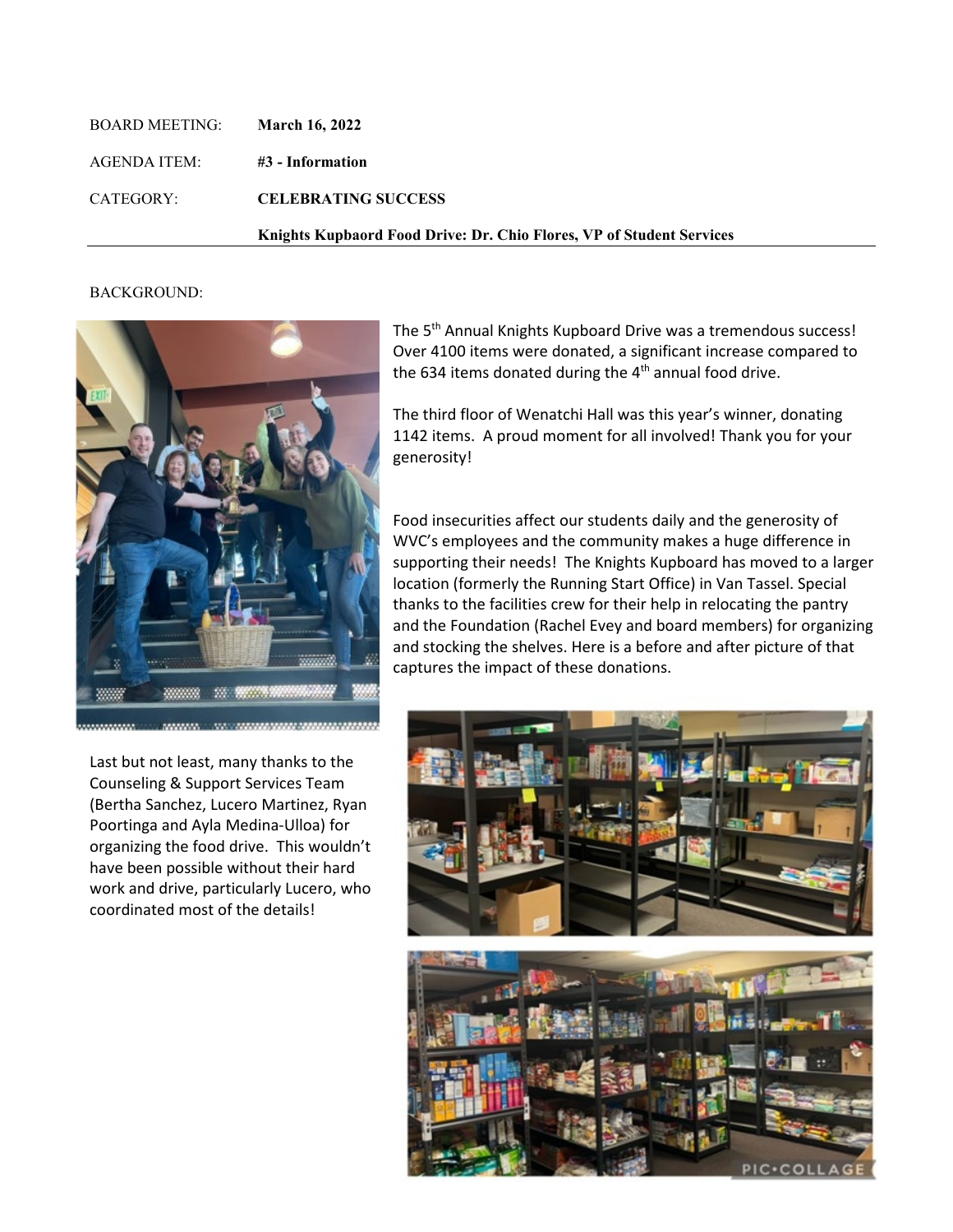| <b>BOARD MEETING:</b> | <b>March 16, 2022</b>                                                                     |
|-----------------------|-------------------------------------------------------------------------------------------|
| AGENDA ITEM:          | #4 – Information                                                                          |
| CATEGORY:             | <b>INTRODUCTION OF NEW EMPLOYEES</b>                                                      |
|                       | <b>Introduction of New Employees: Reagan Bellamy, Human Resources, Executive Director</b> |
|                       |                                                                                           |

## BACKGROUND:

Reagan Bellamy will introduce new employees.